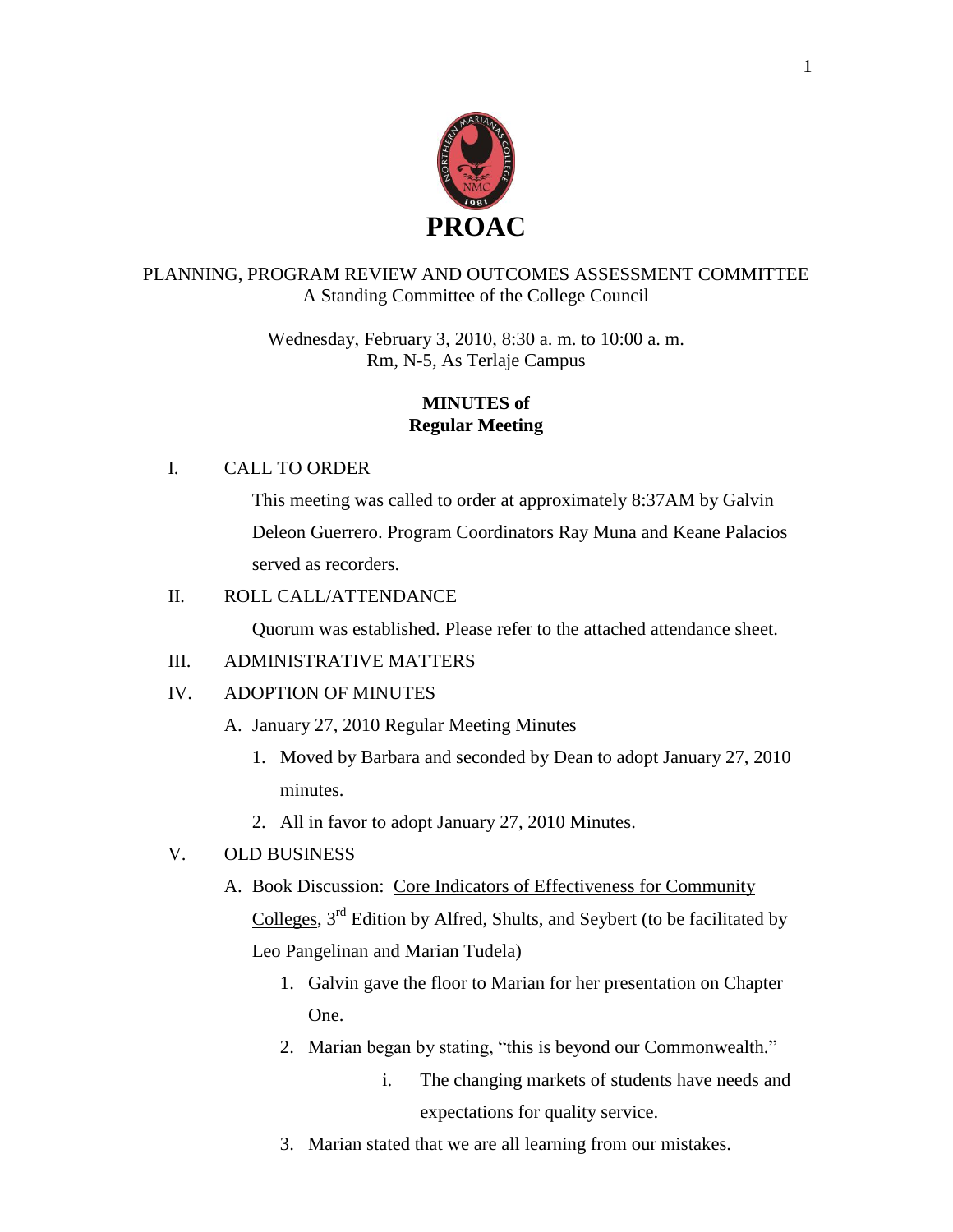- i. There are a lot of campuses that you can get a degree without stepping into a classroom.
- ii. People have degrees also from online universities.
- iii. We need to assess ourselves by meeting the demand regionally and globally.
- iv. We need to assess ourselves to make ourselves better.
- 4. Marian stated that we put markets on hold on Tinian and Rota.
	- i. Adult learners would love to go back to school and but cannot afford online universities.
	- ii. Can NMC put back classes on Tinian and Rota? This is an example on how we need to grade ourselves first before we advertise to the world about NMC.
- 5. Marian stated that in campus everyone has a laptop.
	- i. Technology is used to teach in classrooms and even in workshops.
	- ii. Technology is tattooed into our behaviors and without it we are lost.
- 6. Marian stated that Accreditation gets personal because we want our programs to be the best and we need to love learning in order to grow professionally.
- 7. Marian stated that NMC represents an emerging of network.
	- i. We are networked all over.
	- ii. We also need to work with other agencies to become a better institution.
	- iii. If we do not network then we might not succeed as an institution.
- 8. Lisa commented on Marian's presentation on technology and how it is the future of NMC.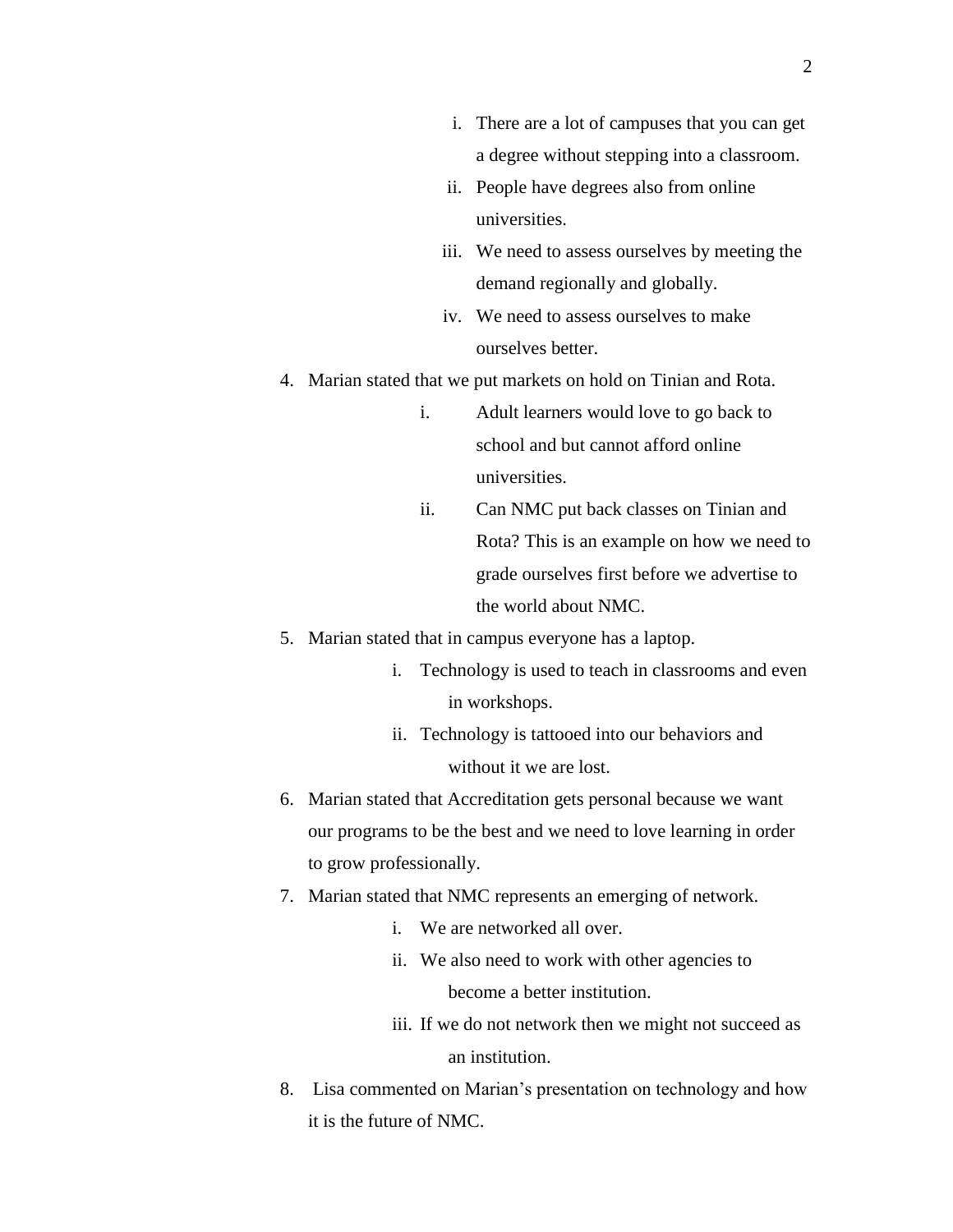- 9. Barbara commented on Marian's presentation that it all starts with us here in NMC.
- 10. Galvin commented that there is a huge difference between what is needed and what the community and students want?
	- i. For instance, there is a need for accountants but people on island would rather be something else and preferably something that they want.
- 11. Galvin assigned Tee for Chapter II for next week's session and Jim Kline for the following week.
- A. Records of Dialogue for Cycle 2 of Program Review—update
	- Perry stated that the ball is rolling and people are already working on it.
- B. SENSE Workshop: April 11—13, 2010—update
	- 1. Talking SENSE Newsletter (January 2010, Volume 2, Issue 3)
		- Galvin stated that it's a great tool to use for reference
		- Lisa commented that its readable and also great for reference
		- Dean stated that the *Talking Sense* Newsletter identifies certain areas of the college and will disentangle some issues the college is facing.
- C. Cycle 3 Program Review
	- 1. Program Outcomes Review
		- Galvin reminded everyone that the deadline will be on the last Wednesday of the month.
		- Galvin reminded to members of PROAC that we are doing FORM I.
	- 2. Criteria for Assessing Outcomes (Column 3 in the Nichols and Nichols model)
	- 3. TracDat—Update
		- Keane updated everyone that he trained 40 programs and for third cycle he will take responsibility in inputting Columns II and II and when Columns IV comes around it will be programs to turn it in. This will continue with Column V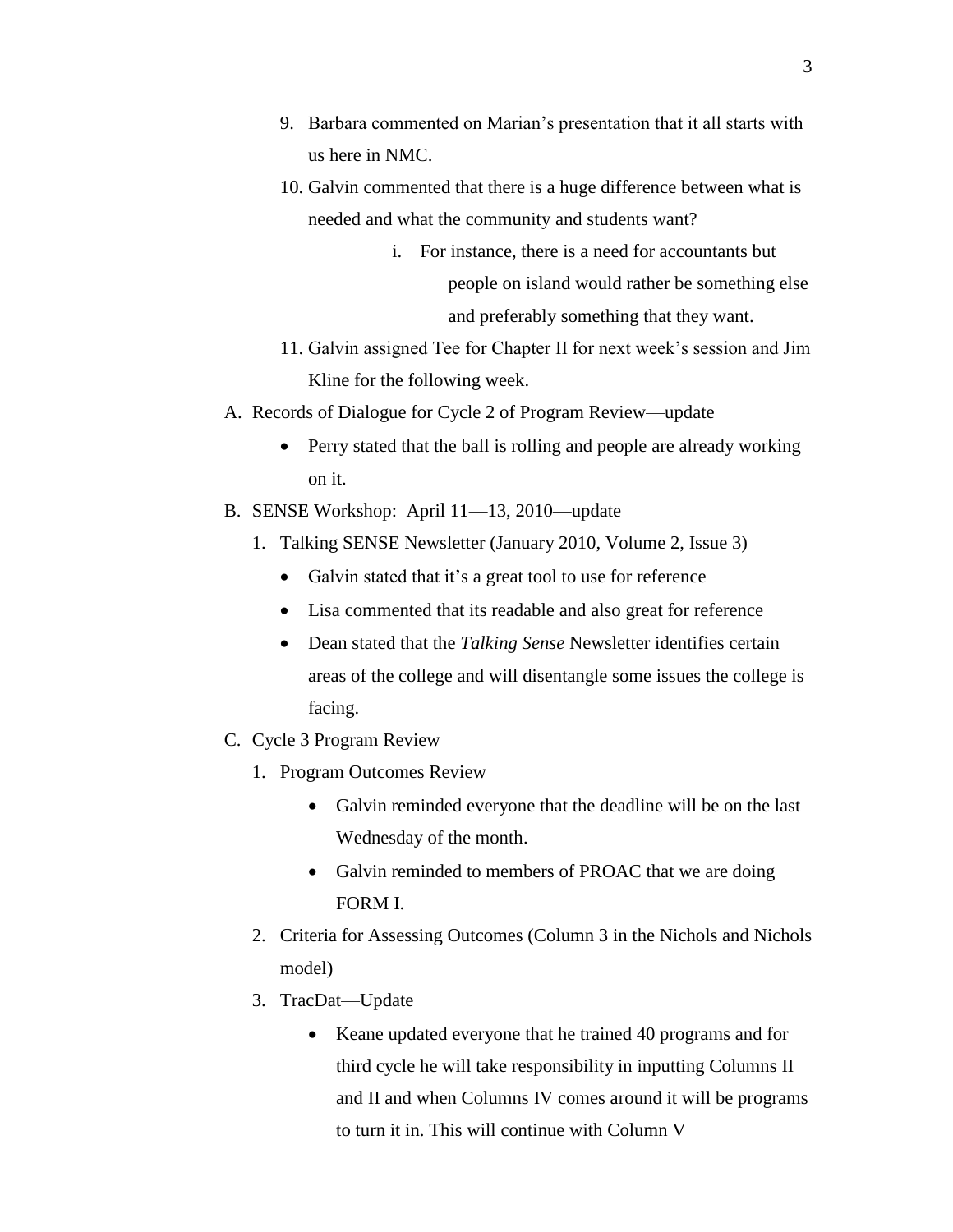- Galvin reminded everyone that we are spending \$20,000 a year on TRAC DAT and it's very reliable. Reports can be made within seconds. Galvin strongly encouraged that everyone should be familiar with TRAC DAT.
- D. Additional Personnel Requests for FY 2011
	- Frankie stated that OIA has limited staff. There are three full time members and one limited term appointee. This position is much needed because OIA does all the fundraisers and marketing needs of the college.
	- Dean suggested that what Matt Cabrera does is really important for the college. OIA has done excellent work in the college and the college has been facing negative press and the only way to fight that off is for this position.
	- Bobbi stated that we need that position because his position is of great assistance in School of Education.
	- Frankie also stated that they have not really focused in tracking down students.
	- Galvin stated that ¼ of students enrolled are fresh off from high school.
	- Dean asked why do we have to put our names?
	- Galvin answered that it will be confidential and only to Galvin's eyes.
	- Galvin stated he might call for a special meeting of PROAC on February 8, 2010

#### VI. NEW BUSINESS

#### VII. OTHER MATTERS

- A. Accreditation Update
	- 1. Commission Actions
		- Galvin stated that we have not heard anything from ACCJC.
		- Galvin stated that Dr. Beno's concerns translate to Commission Actions.
		- Galvin stated that NMC might be smooth sailing from here on.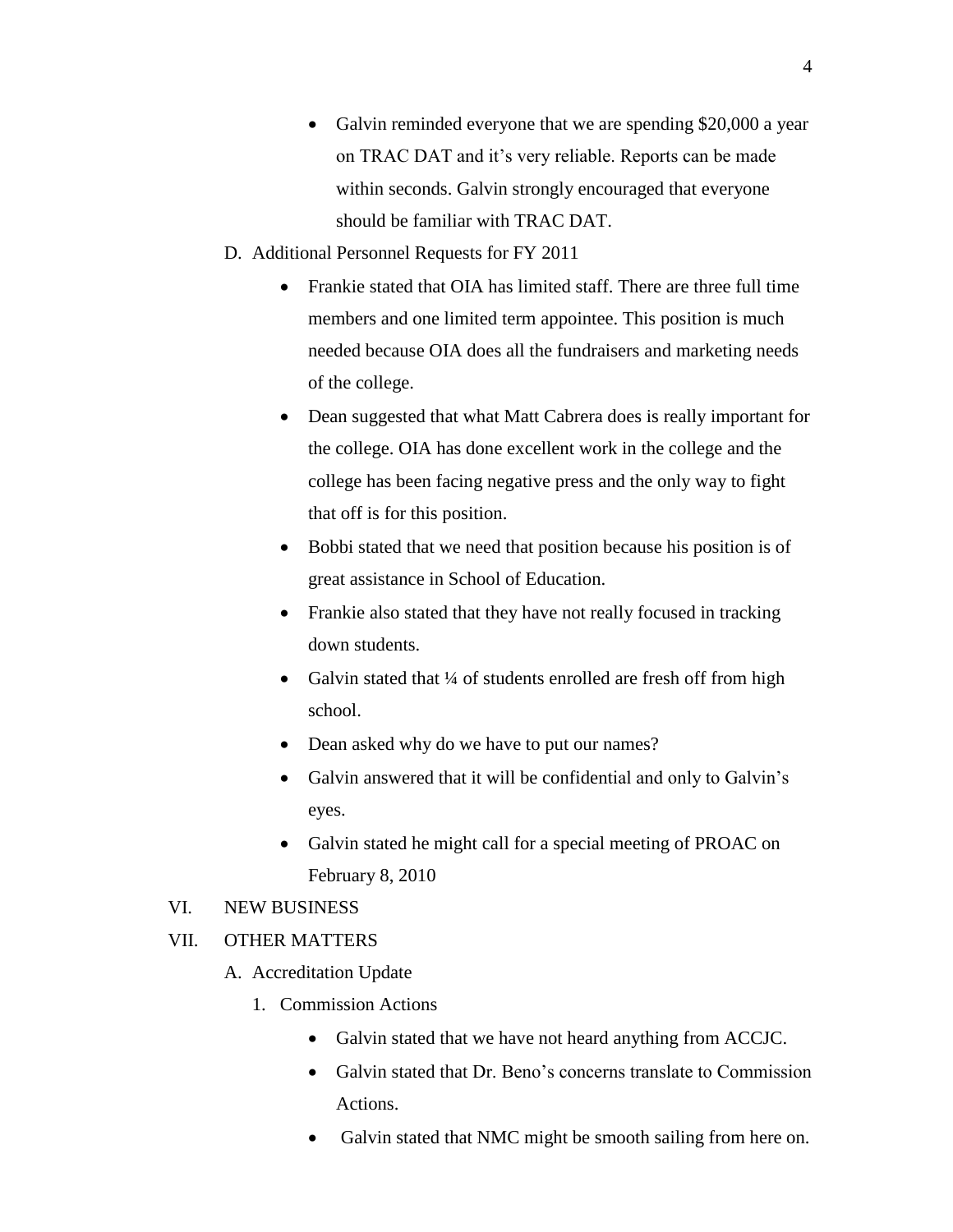- 2. Substantive Change Applications
	- Galvin stated ACCJC meets this month and it is looking really good.
	- Galvin stated that Melena Slaven is meeting with them.
- 3. Training and Professional Development
	- Galvin assigned Ray to print out an email from Barbara Wright.
	- Galvin stated that he recommends that he, Dr. Moran and Leo Pangelinan goes to the next WASC Retreat on February 25 & 26, 2010.
	- Maria recommended that a member of SOE would go
	- Galvin agreed to that.
	- Marian Tudela recommended that the Dean of Compass goes.
	- Bobbi agreed to Maria's request and a member of SOE should go and will bring this back to SOE.

#### VIII. ADJOURNMENT

Adjourned at 9:40AM

## **PROAC Regular Meeting/Work Session**

**Date: 02/3/10 Day: Wednesday Time: 8:30AM to 10:00AM Place: N5**

#### **SIGN-IN SHEET**

|                  | <b>NAME</b>              | <b>TITLE</b>                            | <b>SIGN/INITIAL</b> |
|------------------|--------------------------|-----------------------------------------|---------------------|
|                  | <b>Galvin Guerrero</b>   | Director of Institutional Effectiveness |                     |
|                  |                          | (PROAC Chair)                           |                     |
| 2.               | <b>Daniel Kintol</b>     | Student (Appointed by                   |                     |
|                  |                          | <b>ASNMC</b> )/ASNMC Vice President     |                     |
| 3.               | <b>Lorraine Cabrera</b>  | <b>Interim NMC President</b>            |                     |
|                  |                          |                                         |                     |
| $\overline{4}$ . | Dr. Patrick Moran        | Acting, Dean of Academic Programs       |                     |
|                  |                          | and Services                            |                     |
| 5.               | <b>Leo Pangelinan</b>    | Dean, Student Services                  |                     |
|                  |                          |                                         |                     |
| 6.               | <b>Felicitas Abraham</b> | Dean, Community Programs and            |                     |
|                  |                          | <b>Services</b>                         |                     |